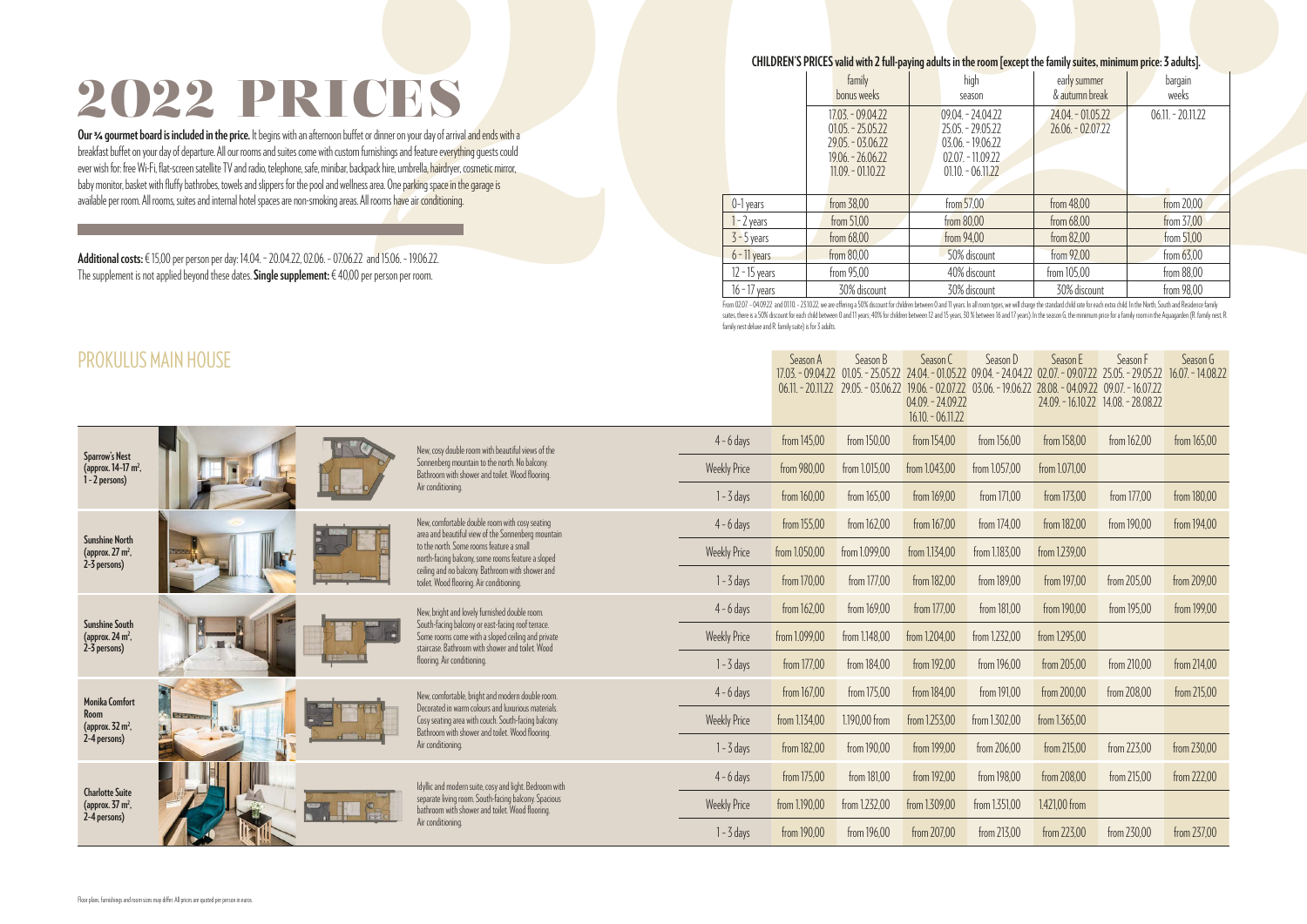| <b>PROKULUS MAIN HO</b>                                                     |                |                                                                                                                                                                       |                                                                                                                                                                                                                                                                                       |                     | Season A      | Season B<br>$17.03 - 09.04.22$ $01.05 - 25.05.22$ | Season C<br>$24.04 - 01.05.22$<br>$04.09 - 24.09.22$<br>$16.10 - 06.11.22$ | Season D<br>$09.04 - 24.04.22$ $02.07 - 09.07.22$ $25.05 - 29.05.22$<br>06.11. - 20.11.22 29.05. - 03.06.22 19.06. - 02.07.22 03.06. - 19.06.22 | Season E<br>28.08 - 04.09.22 09.07 - 16.07.22 | Season F<br>24.09 .- 16.10.22 14.08 .- 28.08.22 | Season G<br>$16.07 - 14.08.22$ |
|-----------------------------------------------------------------------------|----------------|-----------------------------------------------------------------------------------------------------------------------------------------------------------------------|---------------------------------------------------------------------------------------------------------------------------------------------------------------------------------------------------------------------------------------------------------------------------------------|---------------------|---------------|---------------------------------------------------|----------------------------------------------------------------------------|-------------------------------------------------------------------------------------------------------------------------------------------------|-----------------------------------------------|-------------------------------------------------|--------------------------------|
| NEW!<br>Patrizia South                                                      |                |                                                                                                                                                                       | Comfortable, modern and light suite. Bedroom and                                                                                                                                                                                                                                      | $4 - 6$ days        | from 179,00   | from 187,00                                       | from 196,00                                                                | from 202,00                                                                                                                                     | from 212,00                                   | from 222,00                                     | from 232,00                    |
| Suite<br>(approx. 40 m <sup>2</sup> ,                                       |                | living room with cosy seating area separated by sliding<br>doors. South-facing balcony. Spacious bathroom with<br>shower and toilet. Wood flooring. Air conditioning. | <b>Weekly Price</b>                                                                                                                                                                                                                                                                   | from 1.218,00       | from 1.274,00 | from 1.337,00                                     | from 1.379,00                                                              | from 1.449,00                                                                                                                                   |                                               |                                                 |                                |
| 2-4 persons)                                                                |                |                                                                                                                                                                       |                                                                                                                                                                                                                                                                                       | $1 - 3$ days        | from 194,00   | from 202,00                                       | from 211,00                                                                | from 217,00                                                                                                                                     | from 227,00                                   | from 237,00                                     | from 247,00                    |
| NEW!<br><b>Patrizia South</b>                                               |                |                                                                                                                                                                       | Comfortable, modern and light suite. Bedroom with                                                                                                                                                                                                                                     | $4 - 6$ days        | from 183,00   | from 192,00                                       | from 200,00                                                                | from 209,00                                                                                                                                     | from 218,00                                   | from 230,00                                     | from 240,00                    |
| <b>Deluxe Suite</b><br>(approx. 40 m <sup>2</sup> ,                         |                |                                                                                                                                                                       | cosy seating area and separate children's room with TV.<br>South-facing balcony. Spacious bathroom with                                                                                                                                                                               | <b>Weekly Price</b> | from 1.246,00 | from 1.309,00                                     | from 1.365,00                                                              | from 1.428,00                                                                                                                                   | from 1.491,00                                 |                                                 |                                |
| 2-5 persons)                                                                |                |                                                                                                                                                                       | shower and toilet. Wood flooring. Air conditioning.                                                                                                                                                                                                                                   | $1 - 3$ days        | from 198,00   | from 207,00                                       | from 215,00                                                                | from 224,00                                                                                                                                     | from 233,00                                   | from 245,00                                     | from 255,00                    |
| NEW!                                                                        |                |                                                                                                                                                                       | Comfortable, modern and spacious suite with light colours.<br>Bedroom and cosy seating area. Children's room with two<br>beds and TV. Small north-facing balcony with beautiful views of<br>the Sonnenberg mountain. Large bathroom with shower and toilet.                           | $4 - 6$ days        | from 183,00   | from 192,00                                       | from 200,00                                                                | from 209,00                                                                                                                                     | from 218,00                                   | from 230,00                                     | from 240,00                    |
| Patrizia North<br><b>Deluxe Suite</b><br>(approx. 46 m <sup>2</sup> ,       |                |                                                                                                                                                                       |                                                                                                                                                                                                                                                                                       | <b>Weekly Price</b> | from 1.246,00 | from 1.309,00                                     | from 1.365,00                                                              | from 1.428,00                                                                                                                                   | from 1.491,00                                 |                                                 |                                |
| 2-5 persons)                                                                |                | Wood flooring. Air conditioning.                                                                                                                                      | $1 - 3$ days                                                                                                                                                                                                                                                                          | from 198,00         | from 207,00   | from 215,00                                       | from 224,00                                                                | from 233,00                                                                                                                                     | from 245,00                                   | from 255,00                                     |                                |
| NEW!                                                                        |                |                                                                                                                                                                       | Elegant and modern suite decorated with exquisite south<br>Tyrolean woodwork in modern design. Spacious bedroom<br>with seating area and separate children's room with two<br>beds and TV. South-facing balcony. Bathroom with shower<br>and toilet. Wood flooring. Air conditioning. | $4 - 6$ days        | from 194,00   | from 201,00                                       | from 207,00                                                                | from 212,00                                                                                                                                     | from 223,00                                   | from 236,00                                     | from 245,00                    |
| <b>Prokulus Suite</b><br>(approx. 48 m <sup>2</sup> ,                       |                |                                                                                                                                                                       |                                                                                                                                                                                                                                                                                       | <b>Weekly Price</b> | from 1.323,00 | from 1.372,00                                     | from 1.414,00                                                              | from 1.449,00                                                                                                                                   | from 1.526,00                                 |                                                 |                                |
|                                                                             | 2-5 persons)   |                                                                                                                                                                       |                                                                                                                                                                                                                                                                                       | $1 - 3$ days        | from 209,00   | from 216,00                                       | from 222,00                                                                | from 227,00                                                                                                                                     | from 238,00                                   | from 251,00                                     | from 260,00                    |
|                                                                             |                |                                                                                                                                                                       | New, modern, bright and spacious family room, decorated                                                                                                                                                                                                                               | $4 - 6$ days        | from 194,00   | from 201,00                                       | from 207,00                                                                | from 212,00                                                                                                                                     | from 223,00                                   | from 236,00                                     | from 245,00                    |
| <b>Family Nest</b><br>(approx. 53 m <sup>2</sup> ,<br>2-5 persons)          |                |                                                                                                                                                                       | in warm colours and luxurious materials. Bedroom with cosy<br>seating area. Separate children's room with two beds and TV.<br>South-facing balcony. Large Bathroom with shower and toilet,                                                                                            | <b>Weekly Price</b> | from 1.323,00 | from 1.372,00                                     | from 1.414,00                                                              | from 1.449,00                                                                                                                                   | from 1.526,00                                 |                                                 |                                |
|                                                                             | $\overline{1}$ |                                                                                                                                                                       | partly with bathtub. Wood flooring. Air conditioning.                                                                                                                                                                                                                                 | $1 - 3$ days        | from 209.00   | from 216,00                                       | from 222,00                                                                | from 227,00                                                                                                                                     | from 238,00                                   | from 251,00                                     | from 260,00                    |
| NEW!                                                                        |                |                                                                                                                                                                       | Elegant and comfortable family suite. Bedroom and<br>cosy seating area. Separate twin room with window and TV.<br>Two large bathrooms with shower and toilet. Roof terrace<br>with beautiful views of the mountains. Wood flooring.                                                   | $4 - 6$ days        | from 198,00   | from 206,00                                       | from 213,00                                                                | from 219,00                                                                                                                                     | from 227,00                                   | from 240,00                                     | from 250,00                    |
| <b>North Family</b><br>Suite<br>(approx. $55 \text{ m}^2$ ,<br>3-6 persons) |                |                                                                                                                                                                       |                                                                                                                                                                                                                                                                                       | <b>Weekly Price</b> | from 1.351,00 | from 1.407,00                                     | from 1.456,00                                                              | from 1.498,00                                                                                                                                   | from 1.554,00                                 |                                                 |                                |
|                                                                             |                | Air conditioning. Minimum price: 3 adults.                                                                                                                            | $1 - 3$ days                                                                                                                                                                                                                                                                          | from 213,00         | from 221,00   | from 228,00                                       | from 234,00                                                                | from 242,00                                                                                                                                     | from 255,00                                   | from 265,00                                     |                                |
| NEW!                                                                        |                |                                                                                                                                                                       | Enjoy this elegant and comfortable family suite. Bedroom<br>with seating area furnished with natural and light materials.<br>Separate twin room with window and TV. Two large bathrooms<br>with shower and toilet. South-facing balcony. Wood flooring.                               | $4 - 6$ days        | from 203,00   | from 209,00                                       | from 219,00                                                                | from 224,00                                                                                                                                     | from 237,00                                   | from 252,00                                     | from 265,00                    |
| <b>South Family</b><br>Suite                                                |                | Ľ                                                                                                                                                                     |                                                                                                                                                                                                                                                                                       | <b>Weekly Price</b> | from 1.386,00 | from 1.428,00                                     | from 1.498,00                                                              | from 1.533,00                                                                                                                                   | from 1.624,00                                 |                                                 |                                |
| (approx. 68 m <sup>2</sup> ,<br>3-6 persons)                                |                | Air conditioning. Minimum price: 3 adults.                                                                                                                            | $1 - 3$ days                                                                                                                                                                                                                                                                          | from 218,00         | from 224,00   | from 234,00                                       | from 239,00                                                                | from 252,00                                                                                                                                     | from 267,00                                   | from 280,00                                     |                                |

# 2O22 PRICES